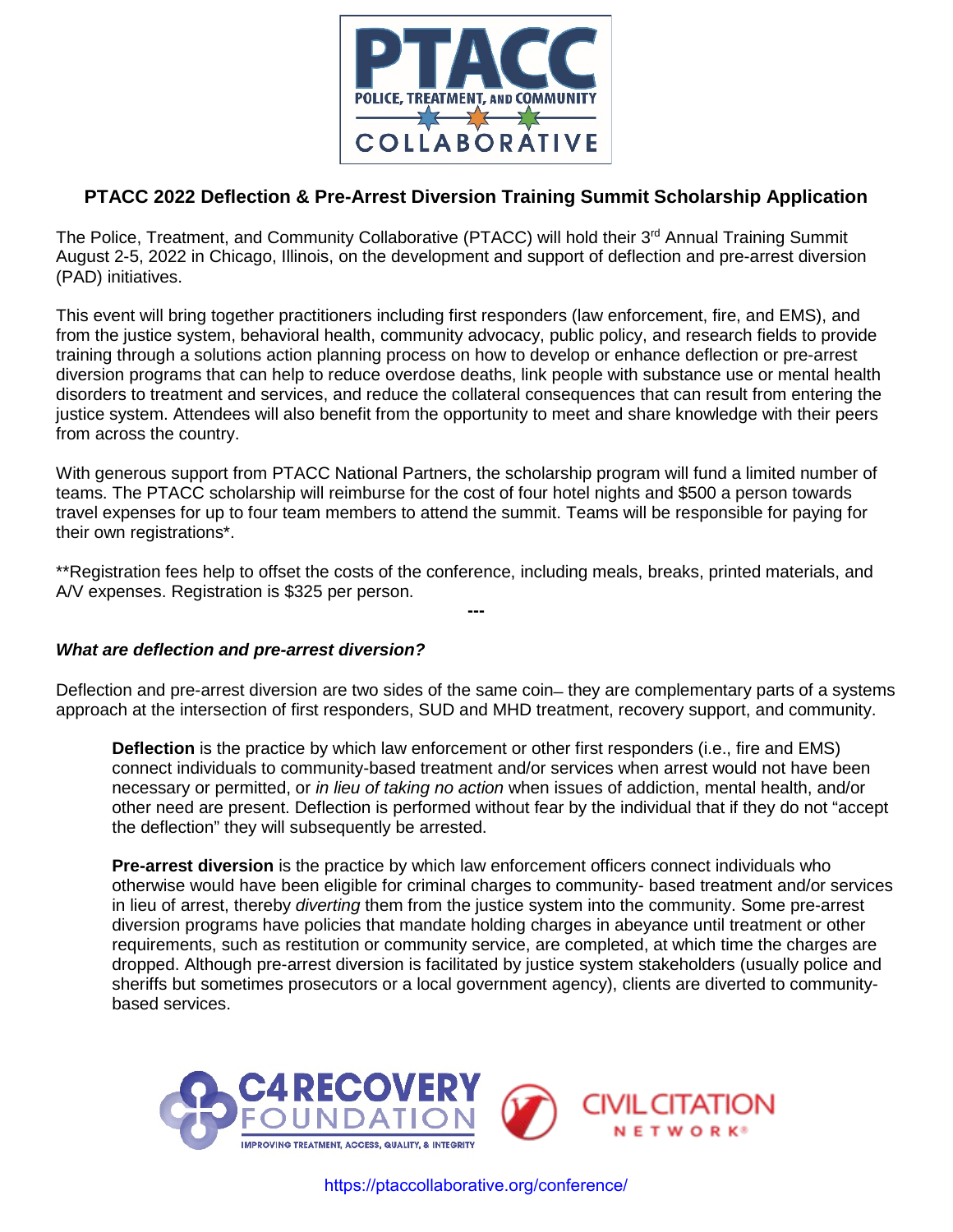

#### **Training Summit Scholarship Eligibility Requirements**

To be eligible, teams must:

- Include multidisciplinary members representing:
	- 1) first responders (law enforcement, fire, or EMS) REQUIRED<sup>\*</sup>, 2) behavioral health REQUIRED<sup>\*</sup>, 3) peer recovery, 4) social services (i.e., children & family, housing, vocational, and other wrap-around services), 5) community partners (i.e., advocacy groups, business community, faith community, libraries), 6) the justice system, 7) research and program evaluation (highly recommended\*), or 8) elected and appointed officials.
- Have the capacity and willingness to attend the entire event and engage in the full solutions action planning process (Tuesday through Friday), and other peer learning activities offered during the conference.
- Be available to complete and submit a pre-conference needs assessment evaluation to help guide facilitators.
- Be available to participate in a pre-training summit webinar(s) that will introduce the solutions action planning process.
- Pay the travel expenses for each team member.
- Pay for all related expenses for additional team members (beyond the 3 to 4 receiving the scholarship).

\*Team members representing first responder and behavioral health partners *must* attend the conference and participate in the solutions action planning process as part of the team to be eligible for the summit scholarship.

#### **Application Process**

To apply for scholarship funding submit the attached form to Hope Fiori [\(hfiori@tasc.org\)](mailto:hfiori@tasc.org) by 5:00 pm ET on June 24, 2022.

For questions or additional information contact Hope by email [\(hfiori@tasc.org\)](mailto:hfiori@tasc.org) or phone (312-826-7527).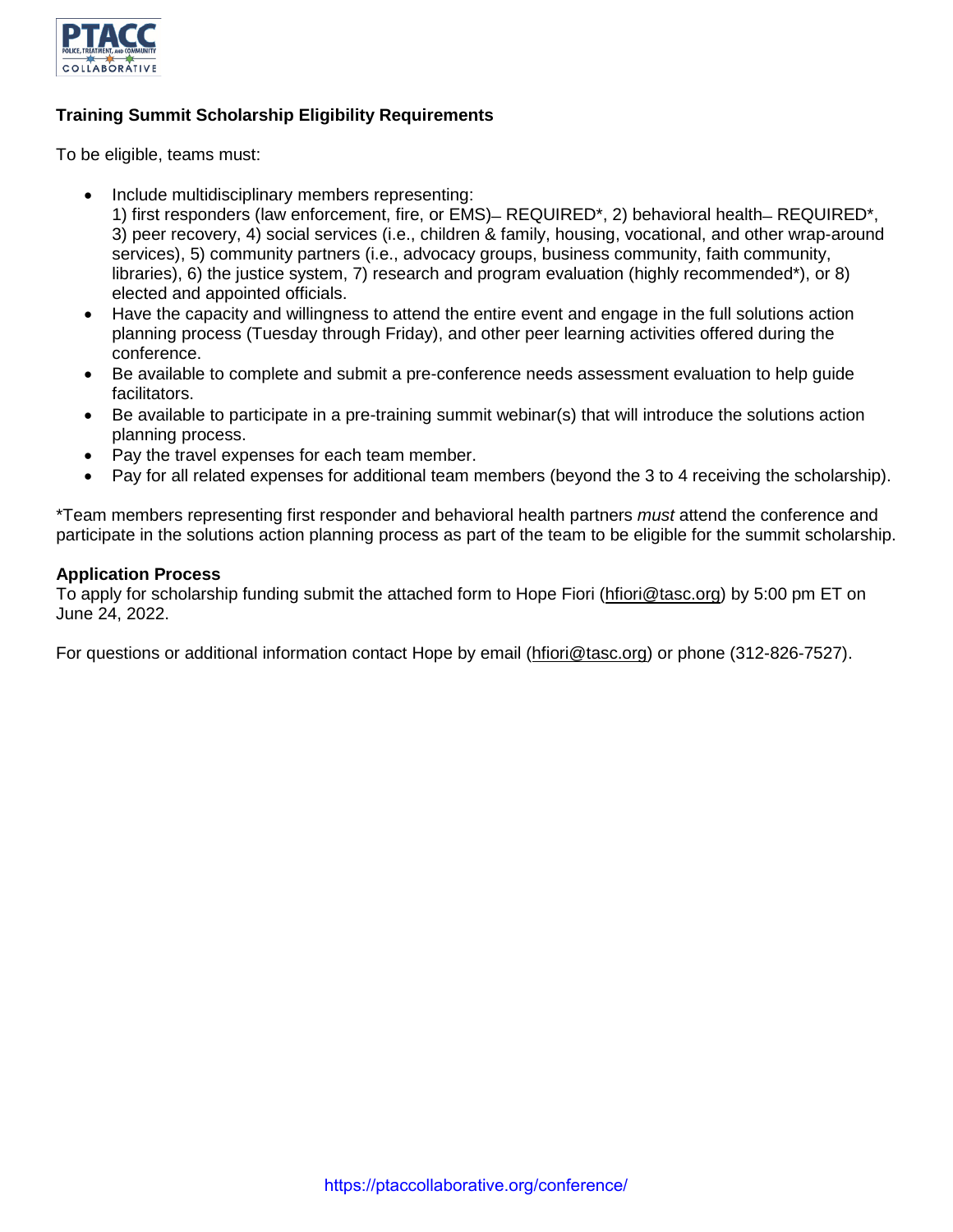

### **2021 PTACC Training Summit Scholarship Application**

| <b>Yes</b>                      | Are you seeking funding for the cost of both the registration and hotel?<br><b>Registration only</b> | <b>Hotel only</b>                                                                             |
|---------------------------------|------------------------------------------------------------------------------------------------------|-----------------------------------------------------------------------------------------------|
|                                 | Has your team already registered for the Summit?                                                     |                                                                                               |
| <b>Yes</b>                      | Some of us                                                                                           | No                                                                                            |
|                                 |                                                                                                      | Are you a current Bureau of Justice Assitance Comprehensive, Opioid, Stimulant, and Substance |
| Abuse Program (COSSAP) grantee? |                                                                                                      |                                                                                               |
| <b>Yes</b>                      | No                                                                                                   |                                                                                               |
| <b>Jurisdiction</b>             |                                                                                                      |                                                                                               |
| City, county, or tribe          |                                                                                                      |                                                                                               |
| <b>State</b>                    |                                                                                                      |                                                                                               |
|                                 |                                                                                                      |                                                                                               |

# **First Responder Team**

# **First Responder Team Member (REQUIRED)**

| <b>Team's Point of</b><br>Contact? | <b>Yes</b> |
|------------------------------------|------------|
| <b>Name</b>                        |            |
| <b>State</b>                       |            |
| <b>Title/Rank</b>                  |            |
| <b>Agency</b>                      |            |
| <b>Street Address</b>              |            |
| City, State, Zip                   |            |
| <b>Direct Phone Line</b>           |            |
| <b>Email</b>                       |            |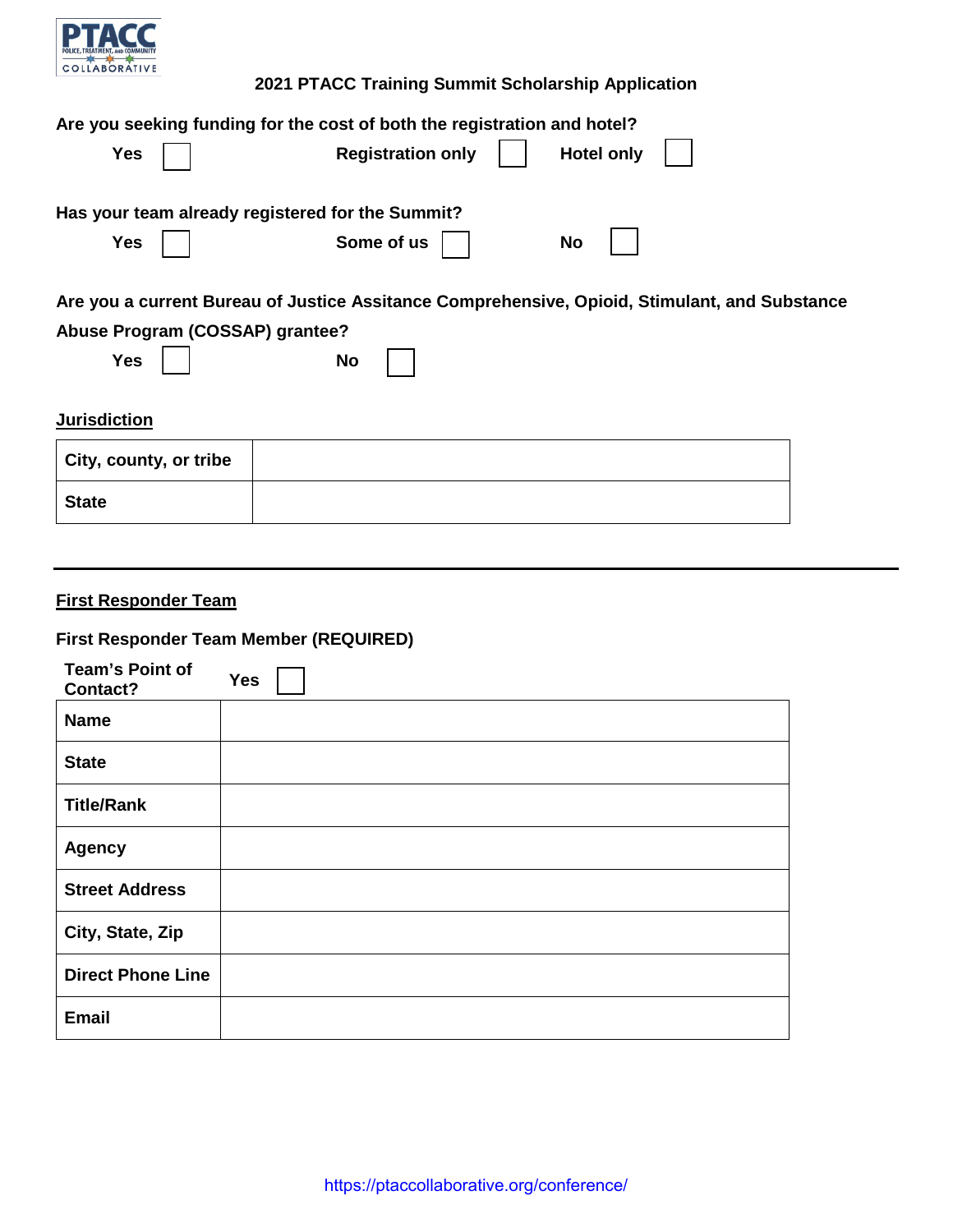

| What is the role of the first responder team member in your deflection pre-arrest |  |  |
|-----------------------------------------------------------------------------------|--|--|
| diversion program?                                                                |  |  |
|                                                                                   |  |  |

# **Behavioral Health Team Member (REQUIRED)**

| <b>Team's Point of</b><br>Contact? | <b>Yes</b> |
|------------------------------------|------------|
|                                    |            |
| <b>Name</b>                        |            |
| <b>State</b>                       |            |
| <b>Title/Rank</b>                  |            |
| <b>Agency</b>                      |            |
| <b>Street Address</b>              |            |
| City, State, Zip                   |            |
| <b>Direct Phone Line</b>           |            |
| <b>Email</b>                       |            |

**What is the role of behavioral health team member in your deflection pre-arrest diversion program?**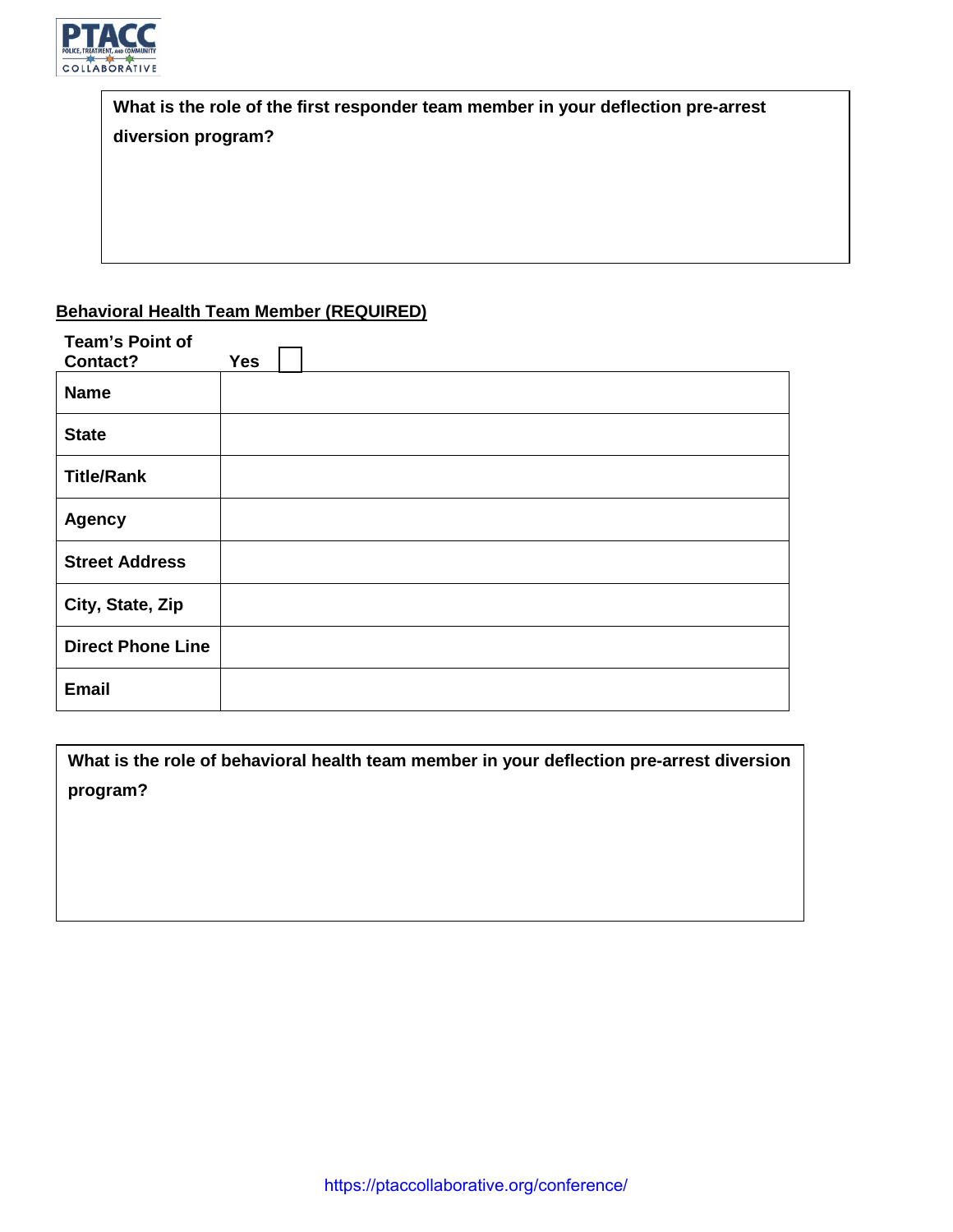

# **Third Team Member**

| <b>Team's Point of</b><br>Contact?                                                    | <b>Yes</b> |  |
|---------------------------------------------------------------------------------------|------------|--|
| <b>Representing the</b><br>field of                                                   | Choose one |  |
| <b>Name</b>                                                                           |            |  |
| <b>State</b>                                                                          |            |  |
| <b>Title/Rank</b>                                                                     |            |  |
| <b>Agency</b>                                                                         |            |  |
| <b>Street Address</b>                                                                 |            |  |
| City, State, Zip                                                                      |            |  |
| <b>Direct Phone Line</b>                                                              |            |  |
| <b>Email</b>                                                                          |            |  |
| What is the role of this team member in your deflection pre-arrest diversion program? |            |  |
|                                                                                       |            |  |
| <b>Fourth Team Member (optional)</b>                                                  |            |  |
| <b>Team's Point of</b><br><b>Contact?</b>                                             | <b>Yes</b> |  |
| <b>Representing the</b><br>fiald af                                                   | Choose one |  |

| What is the role of this team member in your deflection pre-arrest diversion program? |
|---------------------------------------------------------------------------------------|
|                                                                                       |
|                                                                                       |
|                                                                                       |
|                                                                                       |
| <b>Fourth Team Member (ontional)</b>                                                  |

### **Fourth Team Member (optional)**

| <b>Team's Point of</b><br>Contact?  | <b>Yes</b> |
|-------------------------------------|------------|
| <b>Representing the</b><br>field of | Choose one |
| <b>Name</b>                         |            |
| <b>State</b>                        |            |
| <b>Title/Rank</b>                   |            |
| <b>Agency</b>                       |            |
| <b>Street Address</b>               |            |
| City, State, Zip                    |            |
| <b>Direct Phone Line</b>            |            |
| <b>Email</b>                        |            |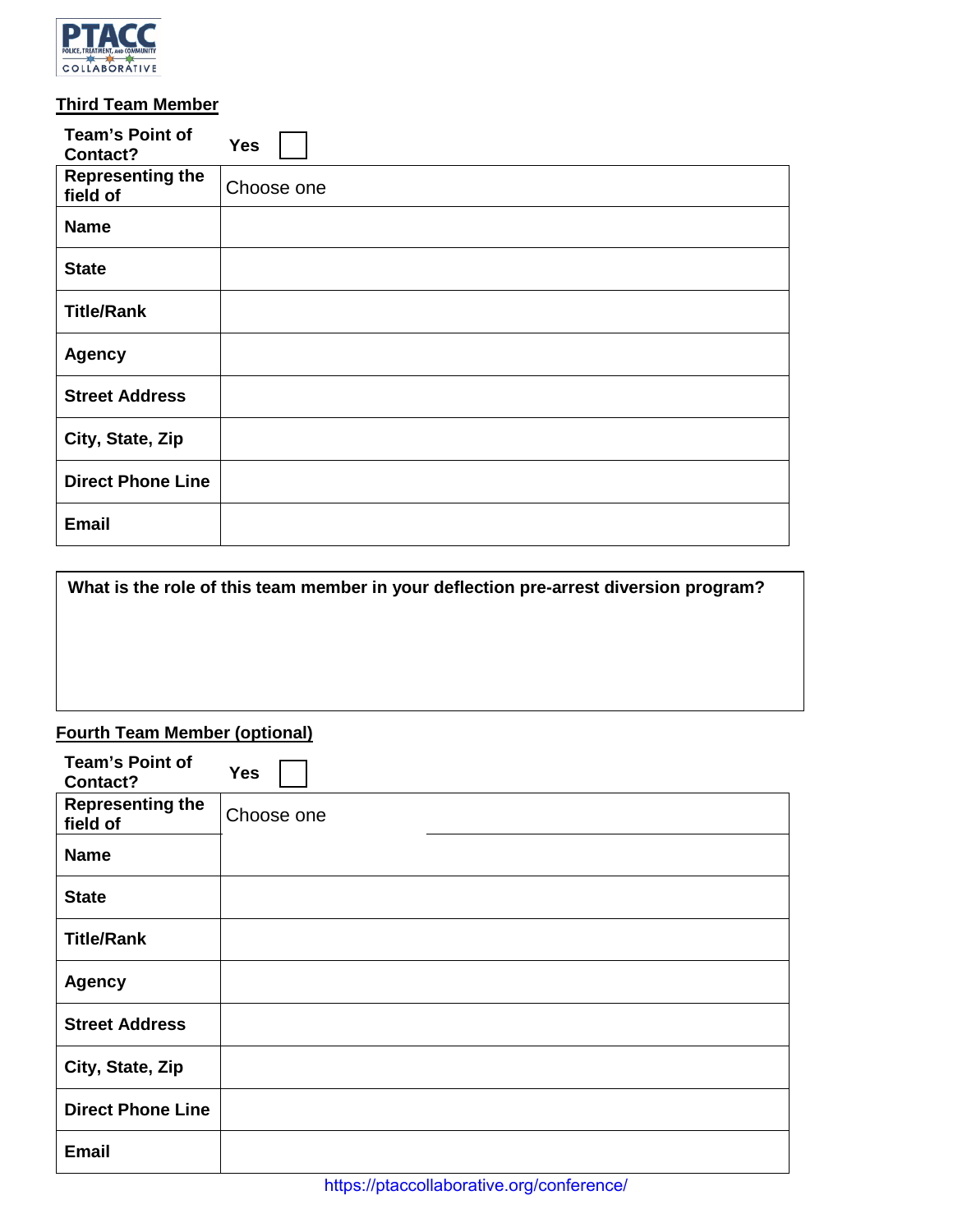

**What is the role of this team member in your deflection pre-arrest diversion program?**

**List additional team members that will be attending. (Note: The scholarship only covers up to four team members.)**

**Please answer the following questions:**

**1. Why are you seeking to develop, implement, or further enhance a deflection and pre-arrest diversion initiative? What problem(s) or challenge(s) facing your jurisdiction would this program help to address?**

**2. Which stakeholder agencies are or will be included in your deflection and pre-arrest diversion initiative?**